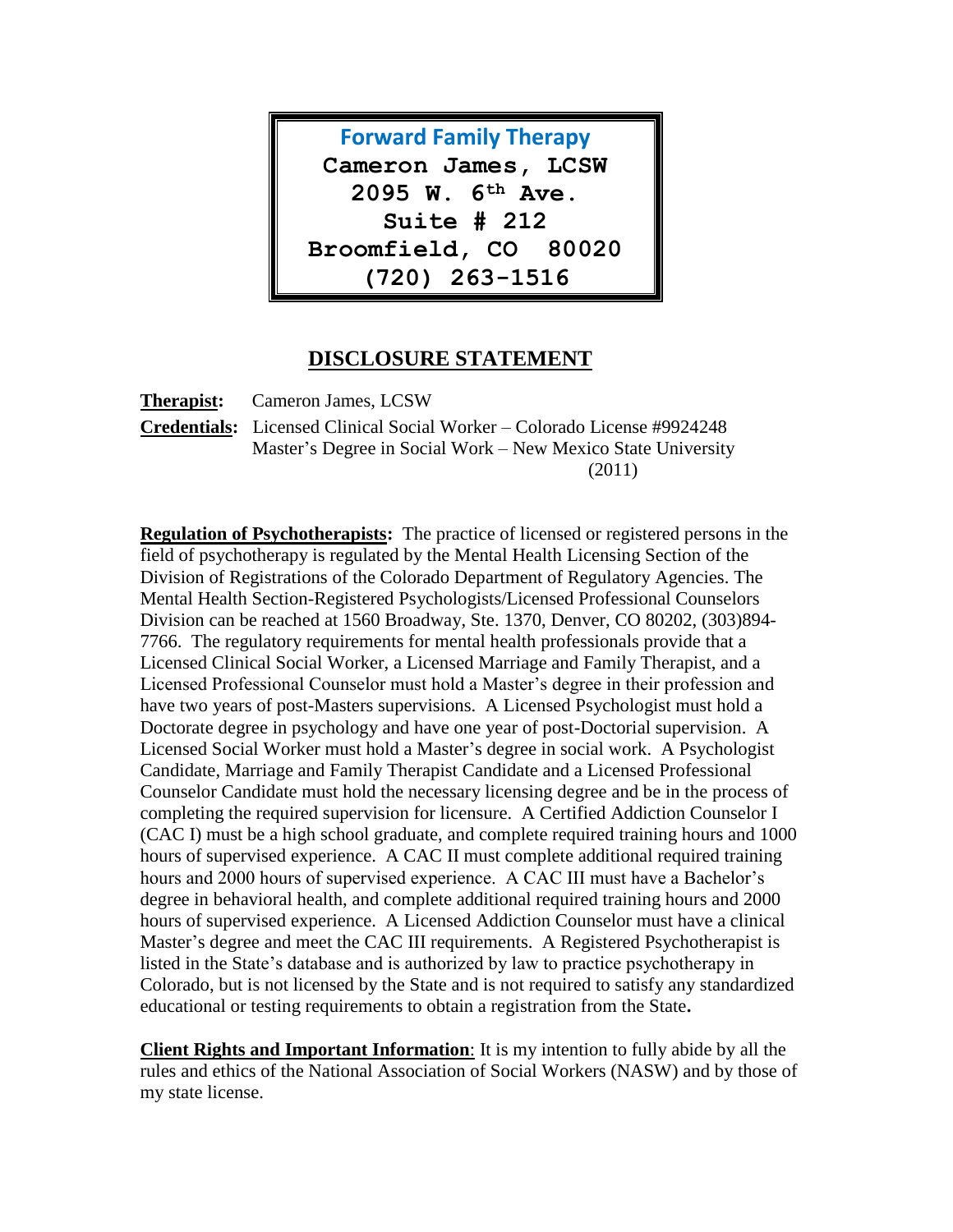As a client in therapy, your rights include: 1) entitlement to receive information from me about my methods of therapy, the techniques I use, and the estimated duration of your therapy, and my fee. Please ask these questions as needed. 2) You can seek a second opinion from another therapist or terminate therapy at any time. 3) In a professional relationship (such as ours), sexual intimacy between a therapist and a client in never appropriate. If sexual intimacy occurs, it should be reported to the board that licenses, certifies or registers the therapist. 4) Under Colorado law, C.R.S. 14-10-123.8, parents have the right to access mental health treatment information concerning their minor children, unless the court has restricted access to such information. If you request treatment information from me, I will provide you with a treatment summary, in compliance with Colorado law and HIPAA standards. Ethical standards allow a client reasonable access to their mental health record. If you need to gain access to your mental health record, you must request this in writing at least five business days in advance. Reasonable fees will be charged for the time to copy and per page of copy. Please be advised that any notes I take regarding our clinical work together belong only to me, are not part of your mental health record and are never released. Furthermore, under Colorado law C.R.S. 12-43-2247, please be advised that client records may not be maintained after a seven year period.

**Our Time Together:** I want to offer you the best care to meet your needs. Typically that means that we will be meeting at regular intervals, either weekly or bi-weekly until we reach a maintenance phase of treatment where we may reduce to a monthly session. Session times vary between 45-55 minutes, depending on your needs. Your commitment to regularly attending scheduled sessions is a vital part of treatment progress, and therefore, *please cancel sessions for urgent situations only*. If you regularly cancel your sessions, we may need to discuss whether or not therapy is needed.

**Concerning Confidentiality:** Generally speaking, information provided by and to a client in a professional relationship with a psychotherapist is legally confidential, and the therapist cannot disclose the information without the client's consent. There are several exceptions to confidentiality which include: 1)I am required to report any suspected incident of child abuse or neglect to authorities; 2) I am required to report any threat of imminent physical harm by a client to law enforcement and to the person(s) threatened; 3) I am required to initiate a mental health evaluation of a client who is imminently dangerous to self or to others, or who is gravely disabled due to a mental disorder; 4) I am required to report any suspected threat to national security to federal officials; and 5) I may be required by Court Order to disclose treatment information.

Finally, there are two situations in which I will talk about part of your situation with another therapist. When I am away from the office, I may have a fellow therapist "cover" for me. This therapist will be available for emergencies. Second, I regularly consult with other therapists to help me provide the highest quality treatment. These persons are also required to keep your information private. Your name or identifying information will never be given to them, and they will be told only as much as they need to understand your situation.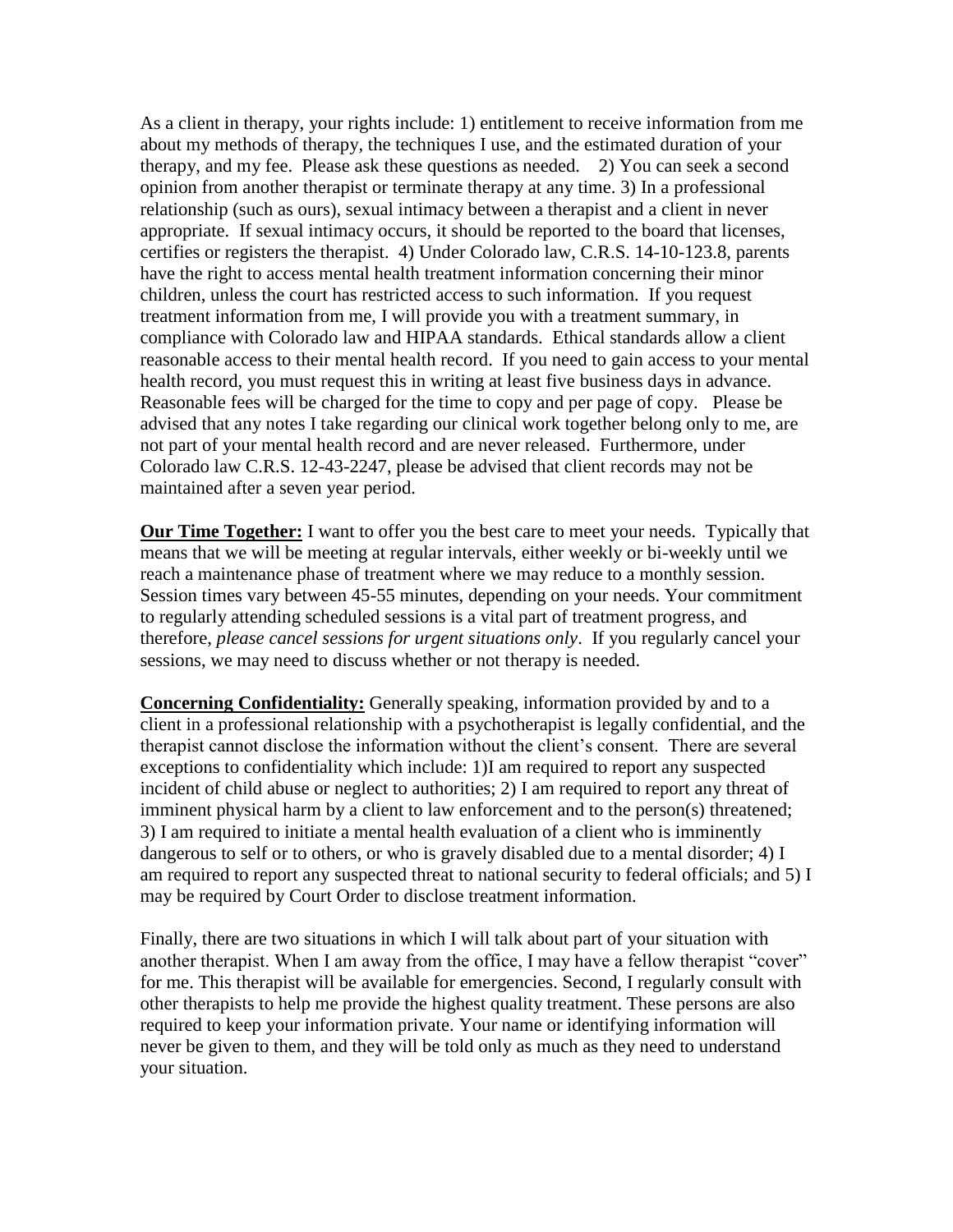**Email/Internet/Social Media:** I take your privacy very seriously. Therefore, I also take electronic modes of communication and media very seriously. I never conduct a search of a client online. I do not accept friend or contact requests from current or former clients on any social networking site. I believe that adding clients as friends or contacts on these sites can compromise your confidentiality and our respective privacy. I also ask you to consider carefully any information you may choose to email to me**. I cannot guarantee your privacy and confidentiality in email communications and request that you not email me any therapeutic/clinical information**. However, I do understand that the convenience and desire of email and text communications can supersede clients concerns for the possible breach of their protected health information. If you wish to communicate in this way, at your own risk, you may request to sign authorization for email and text communications. Please note that any email/text you send becomes part of the permanent record.

**Availability** Please note that I will do my best to be available to you when a need arises. However, if you should have an emergency and I am not immediately available, please call your local mental health department, call 911, or go to your nearest hospital emergency room. If you have a need that is urgent, but not an emergency, leave a message on my voice mail and I will return your call as soon as I am available. During work hours, I will check my voice mail a minimum of every two hours. After hours and on weekends I check my voice mail twice daily. I will notify you when I am away on vacation and therefore, unavailable. Please note that phone calls lasting, and emails that take more than 2 minutes will be prorated and charged at my normal fee (currently \$2.20 per minute.)

**Health Care Benefit Utilization:** If you choose to use your benefits under a managed care contract, please be advised there will be limits to your confidentiality, because the managed care company may require confidential information in order to determine benefit coverage**.** In some instances, the managed care company will have direct access to your record and may even have provisions granting them ownership of your psychotherapy record. Furthermore, the managed care company will require an appropriate and medically necessary mental health diagnosis to be made in order to qualify for benefits. This mental health diagnosis will become a part of your permanent medical record.

**Disclosure Regarding Divorce and Custody Litigation:** If you are or become involved in divorce or custody litigation, my role as a therapist is not to make recommendations to the court concerning custody or parenting issues. By signing the Disclosure statement, you agree not to subpoena me to court for testimony or for disclosure of treatment information in such litigation; and you agree not to request that I write any reports to the court or to your attorney, making recommendations concerning custody. The court can appoint professionals, who have no prior relationship with family members, to conduct an investigation or evaluation and to make recommendations to the court concerning parental responsibilities or parenting time in the best interests of the family's children.